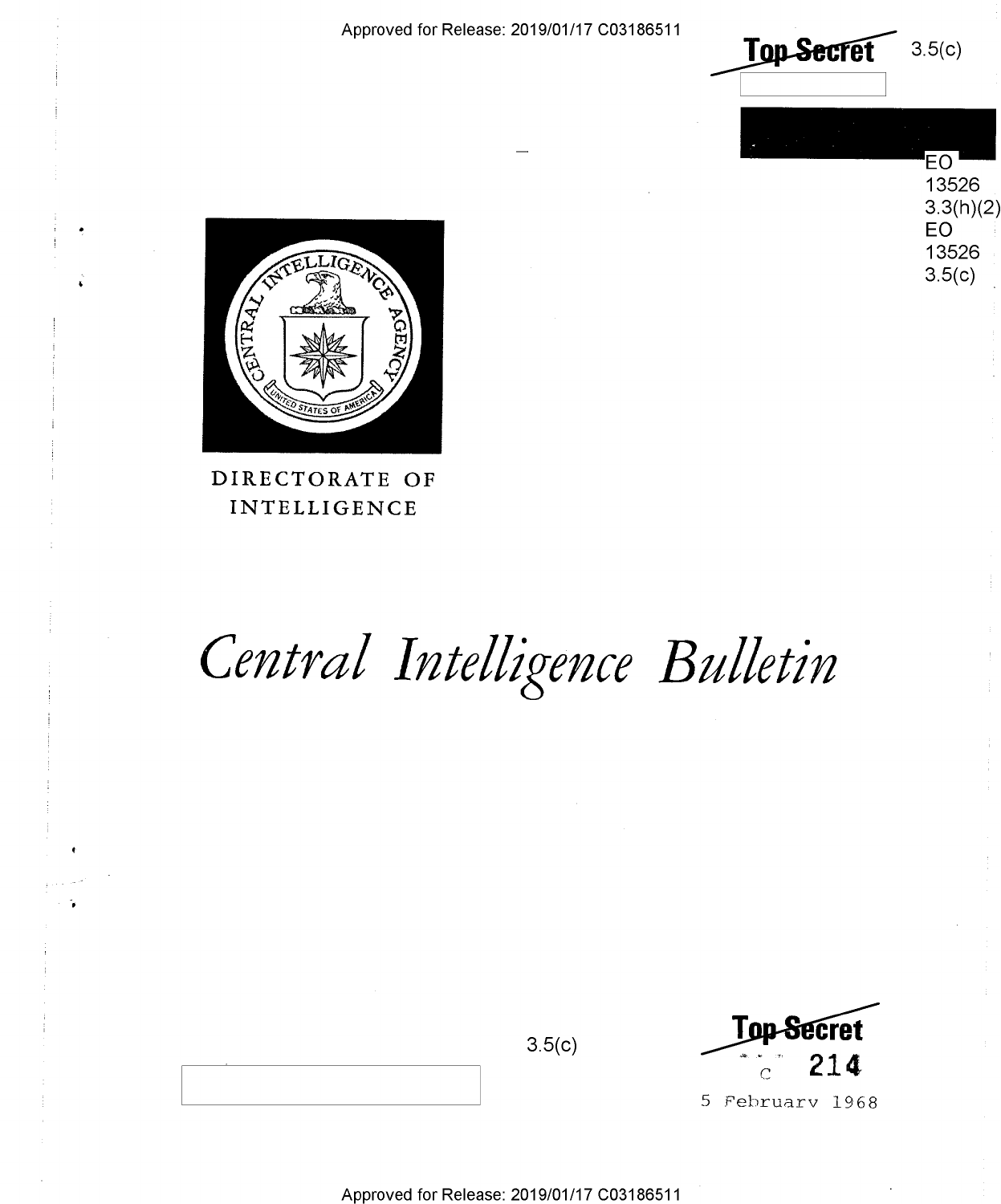Approved for Release: 2019/01/17 C03186511 Approved for Release: 2019/01/17 <sup>003186511</sup> Release: 2019/01/17 C03186511<br>
Top Secret<br>
Controlled Dissem **Ton-Secret** 

Controlled Dissem

The *CENTRAL INTELLIGENCE BULLETIN* is produced by the Director of Central Intelligence to meet his responsibilities for providing current intelligence bearing on issues of national security to the President, the National Security Council, and other senior government officials. It the National Security Council, and other senior govemment officials. It is produced in consultation with the Departments of State and Defense. When, because of the time factor, adequate consultation with the department of primary concern is not feasible, items or portions thereof are produced by CIA and marked with an asterisk.

Interpretations of intelligence information in this publication represent Interpretations of intelligence information in this publication represent immediate and preliminary views which are subject to modification in the light of further information and more complete analysis. light of further information and more complete analysis.

Certain intelligence items in this publication may be designated specifically for no further dissemination. Other intelligence items may be disseminated for no further dissemination. Other intelligence items may be disseminated further, but only on a need-to-know basis. further, but only on <sup>a</sup> need-to-know basis. '

### **WARNING**  WARNING

This document contains classified information affecting the national security of the United States within the meaning of the espionage laws, US Code Title 18, Sections 793, 794, and 798. Title 18, Sections 793, 794, and 798.

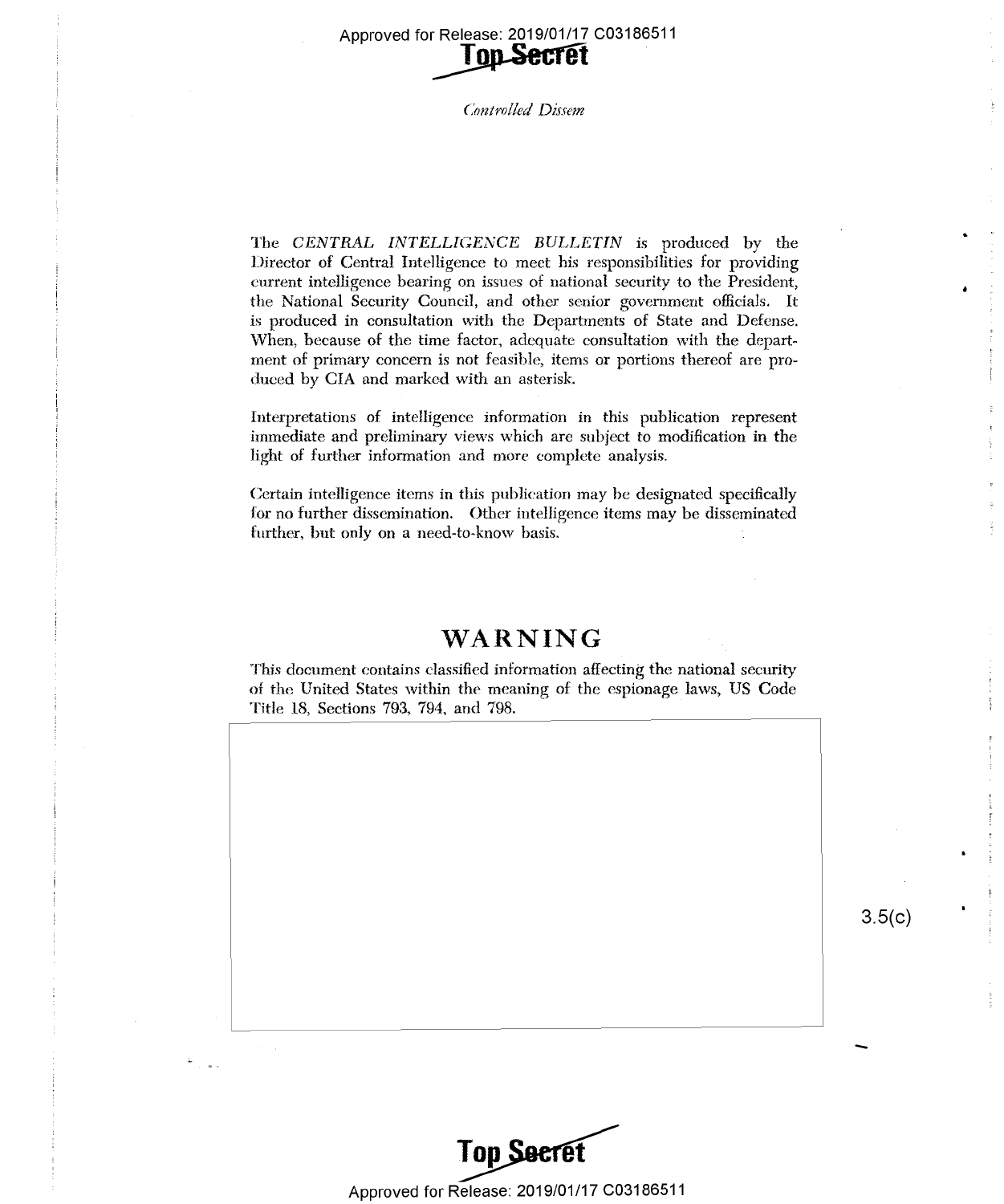Approved for Release: 2019/01/17 C03186511  $\frac{3.5(c)}{c}$  $~{\rm{proved}}$  for Release: 2019/01/17 C03186511<br> $~{\rm TOP}$  SECRET  $\vert$ Approved for Release: 2019/01/17 C03186511 3.5(c) wed for Release: 2019/01/17 C03186511  $3.5(c)$ <br>TOP\_SECRET  $|$ 

 $|3.5(c)|$ 

5 February 1968 <sup>5</sup> February 1968

## Central Intelligence Bulletin

*CONTENTS*  CONTENTS

South Vietnam: Situation report. (Page 1)

 $3.3(h)(2)$ 

Thailand: Government troops still encountering Thailand: Government troops still-encountering strong Communist resistance in north. (Page 4)

Brazil: Military pressing President Costa e Silva Brazil: Military- pressing President Costa <sup>e</sup> Silva to move against oppositionist Lacerda. (Page 5) to moVe against oppositionist Lacerda. (Page 5)

Cyprus: New Greek-Turkish discussions may Cyprus: New Greek—Turkish discussions may be under way (Page 6) be under way (Page 6)



Approved for Release: 2019/01/17 C03186511 Approved for Release: 2019/01/17 (303186511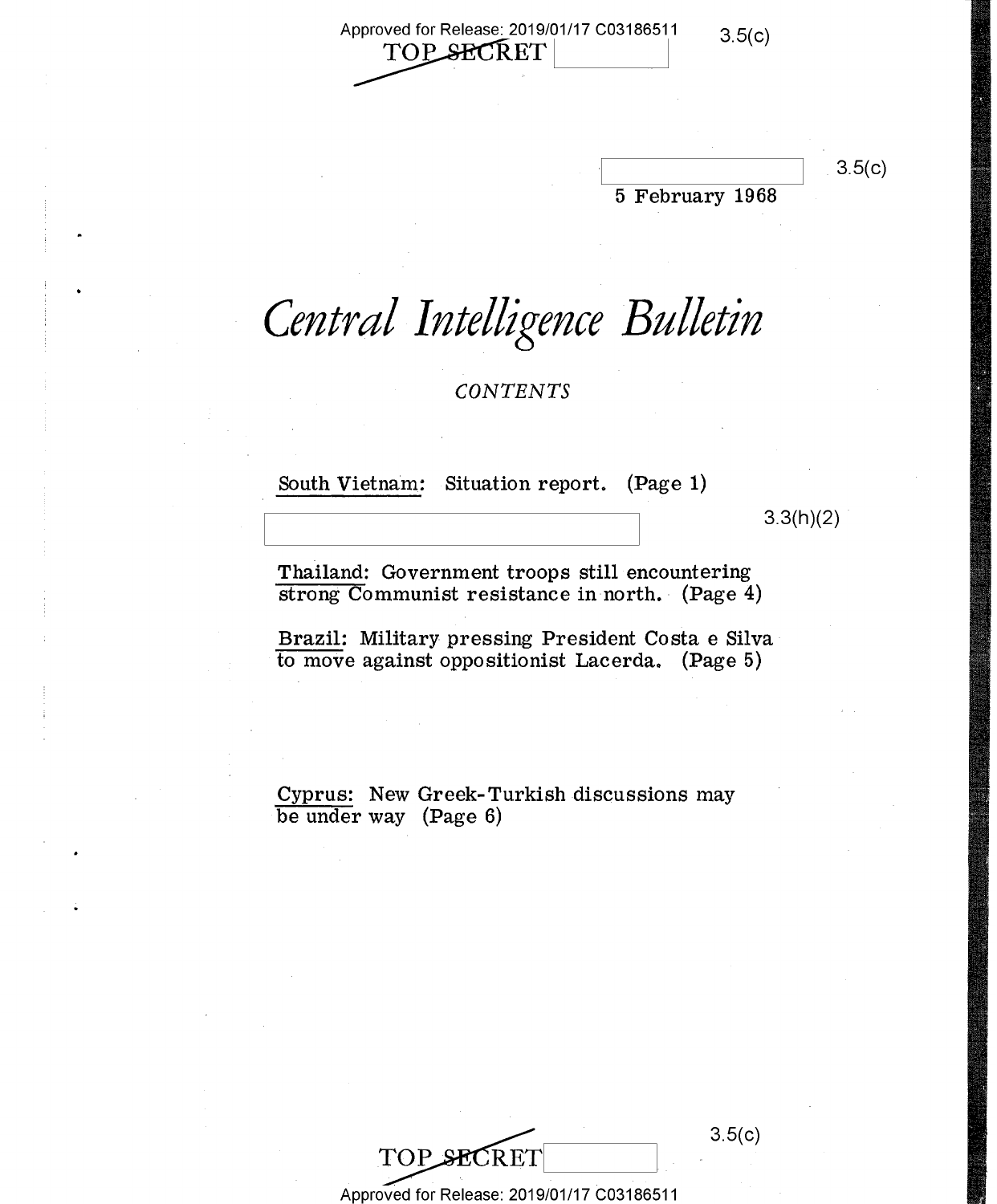

Cл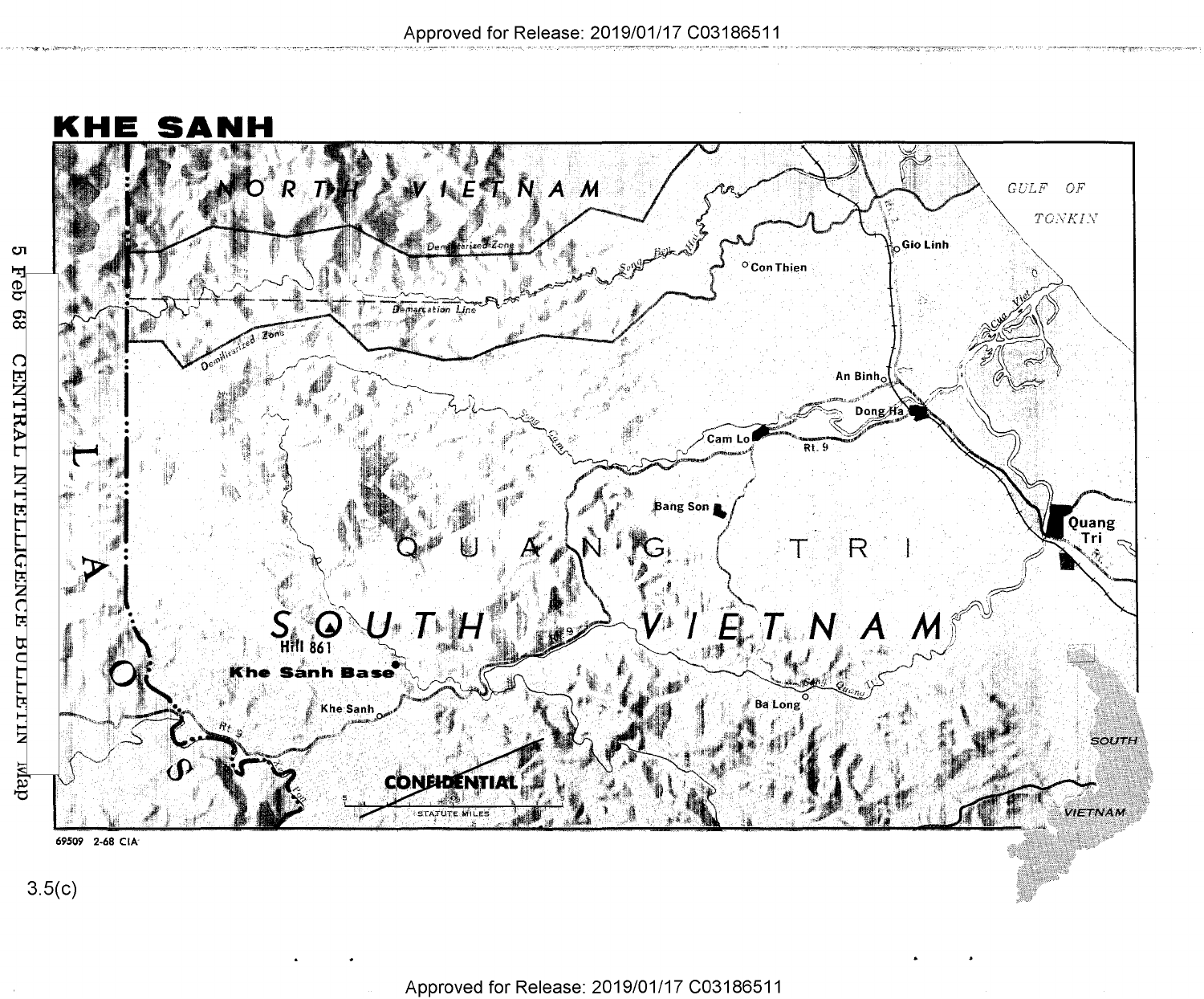Approved for Release: 2019/01/17 C03186511 3.5(c)  $\sim$   $\sim$   $\sim$   $\sim$   $\sim$   $\sim$ 

\*South Vietnam: US Marines in defensive positions on \*South Vietnam: US Marines in defensive positionson  $Hill$   $\overline{861}$  northwest of Khe Sanh beat back a North Vietnamese ground attack before dawn this morning while the main ground attack before dawn this morning-while the main Khe Sanh base came under heavy mortar, artillery and Khe Sanh base came under heavy mortar, artillery and rocket fire. The set of the set of  $\mathcal{L}$ 

Seven Americans and 190 North Vietnamese were Seven Americans and 100 North'Vietnamese were killed during the four-hour assault on the hill, the first  $\;$ significant ground action in the Khe Sanh sector in more significant ground action in the Khe Sanh sector in more than a week. Another 44 Marines were wounded in the battle.

Meanwhile, allied forces appear to have regained Meanwhile, allied forces appear to have regained the initiative over the weekend in many of South Vietnam's the initiative over-the weekend in many of South. Vietnam's urban areas. Sharp fighting continues in Hue, however, urban areas. Sharp fighting continues in Hue, however, as well as in sections of Saigon and in several other provincial cities and district towns throughout the country. vincial cities and district towns throughout the country. -

There are some indications that the Communists intend There are some indications that the Communists intend to conduct a prolonged offensive against major population to conduct <sup>a</sup> prolonged'offensive against major population ' centers. In addition to reports of enemy troops deployed on the outskirts of a number of cities, a Viet Cong prisoner the outskirts of a- number of cities. <sup>a</sup> Viet Cong prisoner **Claimed that the current**  $"general$  insurrection campaign $"$  would extend for the duration of the winter- spring offensive. A broadcast from duration of thewintera- spring offensive. A broadcast from the Communists' clandestine Liberation Radio this morning said that the Viet Cong would continue their present drive until "final victory." The state of the state of  $\mathbf{r}$  is the state of  $\mathbf{r}$ 

In another broadcast the Communists threatened reprisals against US personnel in Viet Cong hands if Com-prisalsagainst US personnel in Viet Cong hands if Communist soldiers captured in the recent fighting are brought munist soldiers captured in the recent fighting arebrought  $t$  to trial or executed.  $\blacksquare$ 

The Saigon government has begun to organize itself The Saigon government has begun to organize itself to cope with the immediate and longer range civil problems . to cope with the immediate and longer range civil problems arising from the Communist Tet offensive. arising from theCommunist Tet offensive.

President Thieu held a series of weekend meetings with top South Vietnamese military and civilian officials with top South Vietnamese military and civilianofficials and with senior US officials and agreed to the formation

5 Feb 68 1 5 Feb 68 1



had-12;;

3.3(h)(2) 3-3(h)(2)

Approved for Release: 2019/01/17 C03186511 Approved for Release: 2019/01/17 003186511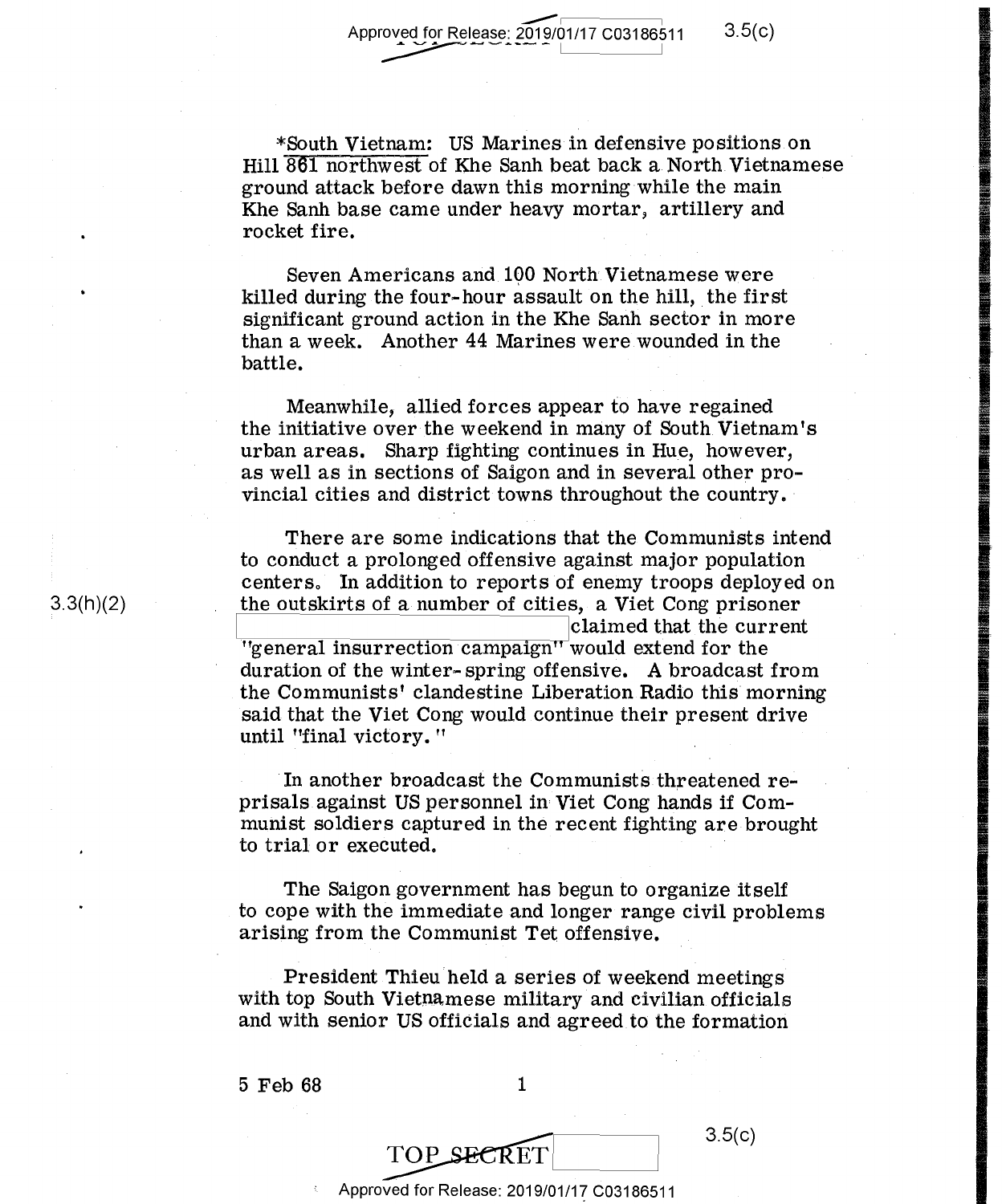3.5(c)

of an emergency joint task force. Headed by Vice of an emergency joint task force, Headed by Vice President Ky, this group will be concerned with deter-President Ky, this group will be concerned with deter mining priority needs throughout the country, the mining priority needs throughout the country, the movement of food supplies and other essential relief movement of food' supplies and other essential relief activities, and the strengthening of information and activities, and the strengthening of information and psychological warfare services. In an official release psychological warfare services. In an official release yesterday, Thieu announced the creation of a central yesterday, Thieu announced'the creation of <sup>a</sup> central coordinating center in Saigon, under Ky, and promised coordinating center in Saigon, under Ky, and promised that the army would assist war victims. that the army would assist war victims. '

The government is also moving to mobilize support The government is also moving to mobilize support for its own actions in the crisis and to elicit denunci-for its own actions in the crisis and to elicit denunci ations of the Communists from influential civilian circles. ations of the Communists from influential civilian circles. It has received public statements of support from National It has received public statements of support from National Assembly officials, the Upper House defense committee, Assembly officials, the Upper House defense committee, and a group speaking for the entire lower house. The and <sup>a</sup> group speaking for the entire lower house. The Vietnamese Confederation of Labor and its Saigon council Vietnamese Confederation of Labor and its Saigon council have issued similar pledges, and union leaders as well have issued similar pledges, and union leaders as well as the moderate Buddhists have begun to organize emergency as the moderate Buddhists have begun to organize emergency relief centers for the needy in Saigon.

Despite these pledges, there is widespread criticism Despite these pledges, there is widespread criticism **EXECUTE:**<br>among some assemblymen and union leaders<br>over the covenament's performance to date. Much of the over the government's performance to date. Much of the criticism is directed at Prime Minister Loe for taking criticism is directed at Prime Minister Loc for taking little initiative within his own cabinet or among private little initiative within his own cabinet or among private groups willing to help. groups willing to help, ' '

Militant Buddhist leader Tri Quang, described as Militant Buddhist leader Tri Quang, described as. particularly bitter over the military attack on his pagoda particularly bitter over the military attack on his pagoda where Viet Cong entrenched themselves during the fighting, where Viet Cong entrenched themselves during the fighting, has refused to denounce the Viet Cong, but an aide states that he is willing to organize welfare centers as a tacit "gesture"<br>of cooperation.<br>(Map)  $3.5(c)$ of cooperation.  $\vert$ 

 $(Map)$  3.5(c)

3.5(c)

5 Feb 68 2 5 Feb 68- 2

TOP\_SECRET<br>Approved for Release: 2019/01/17 C03186511  $TOP$  SECRET  $3.5(c)$ 

3.3(h)(2)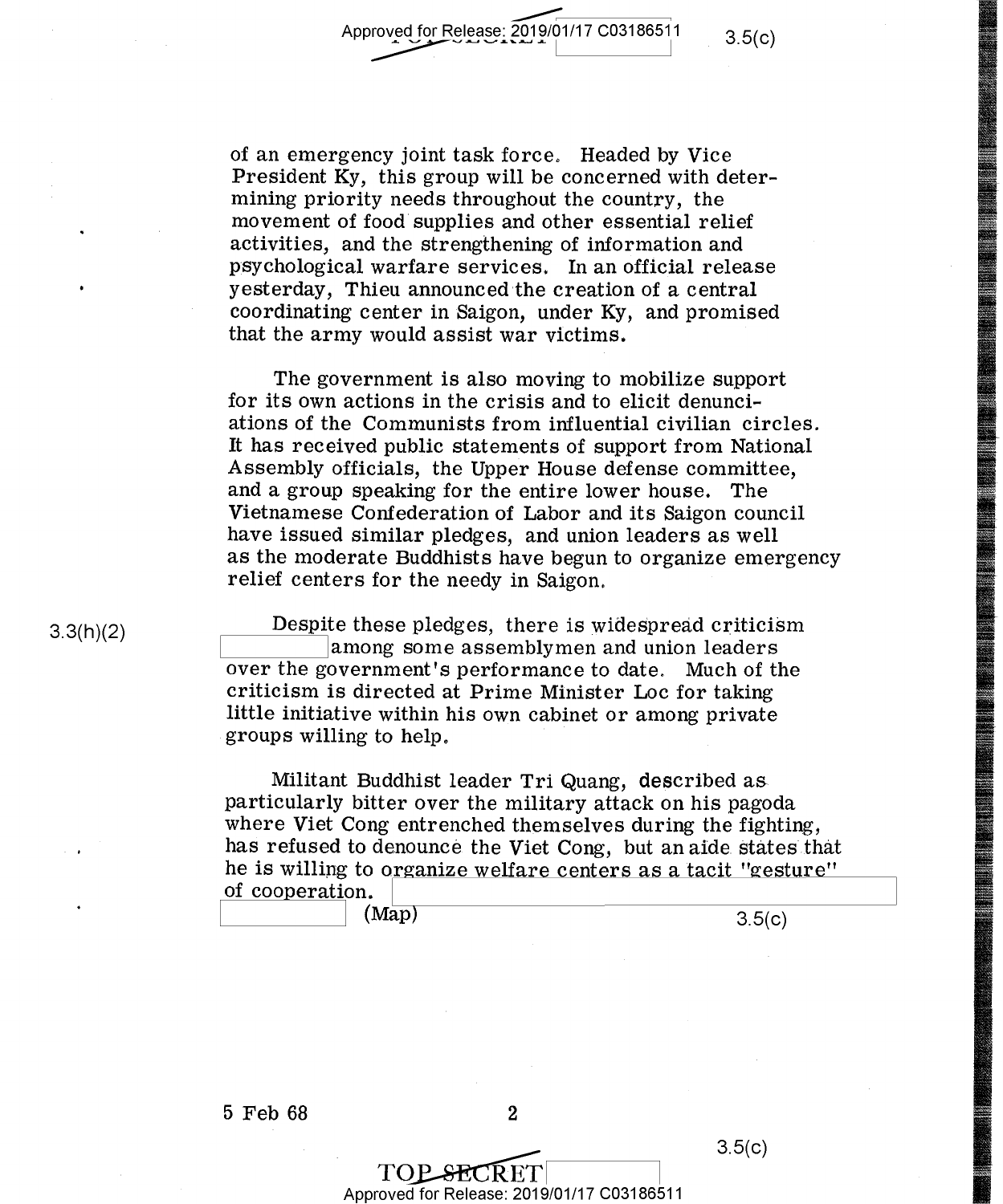Approved for Release: 2019/01/17 C03186511 Approved for Release: 2019/01/17 C03186511 3.5(C)<br> **1 U r mu .1 1**<br> **1** DEC NU I 3.5(c) 3.3(h)(2) 3.3(h)(2)

**5 Feb 68** 3

Approved for Release: 2019/01/17 C03186511

 $3.5(c)$ 1 ,;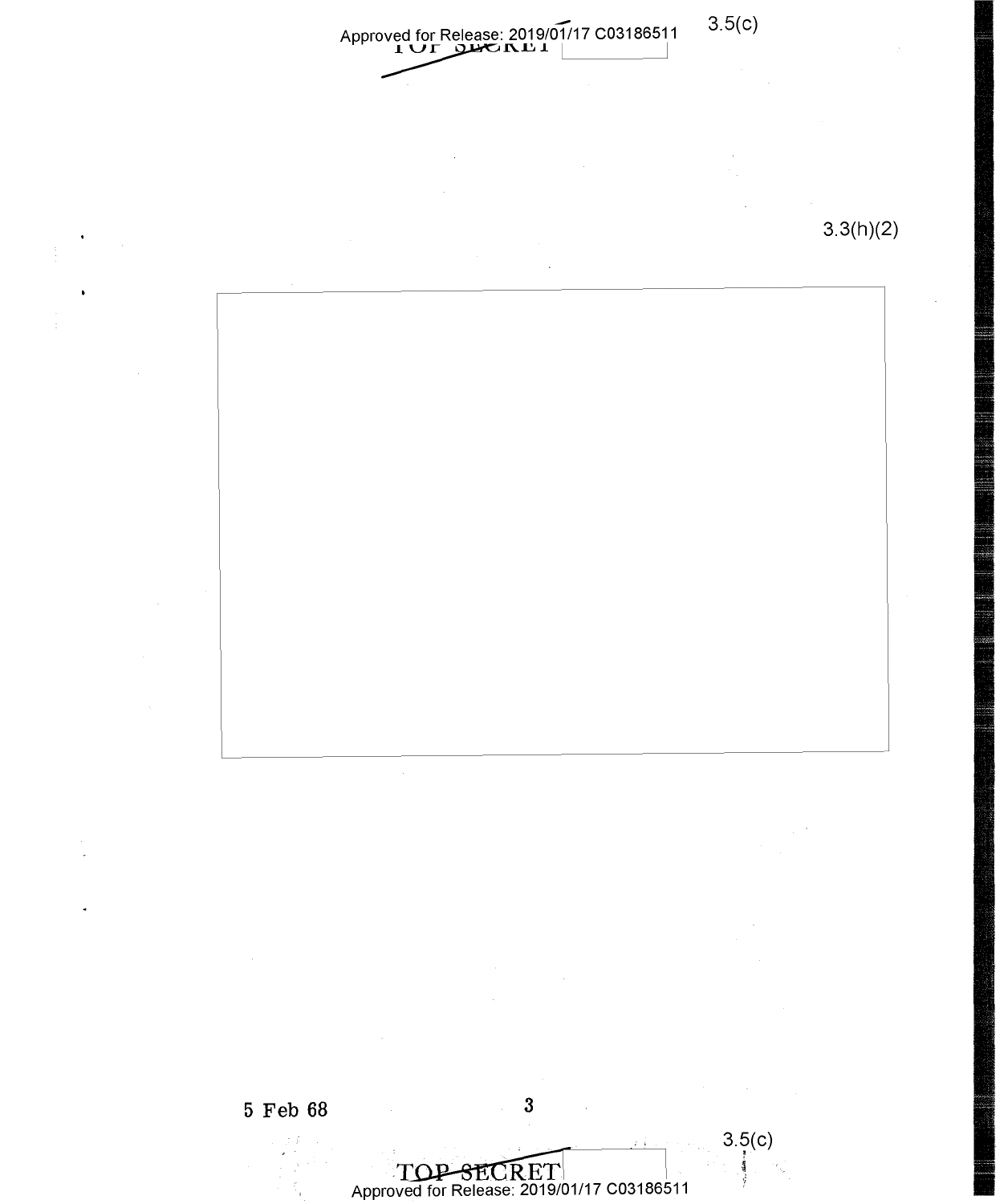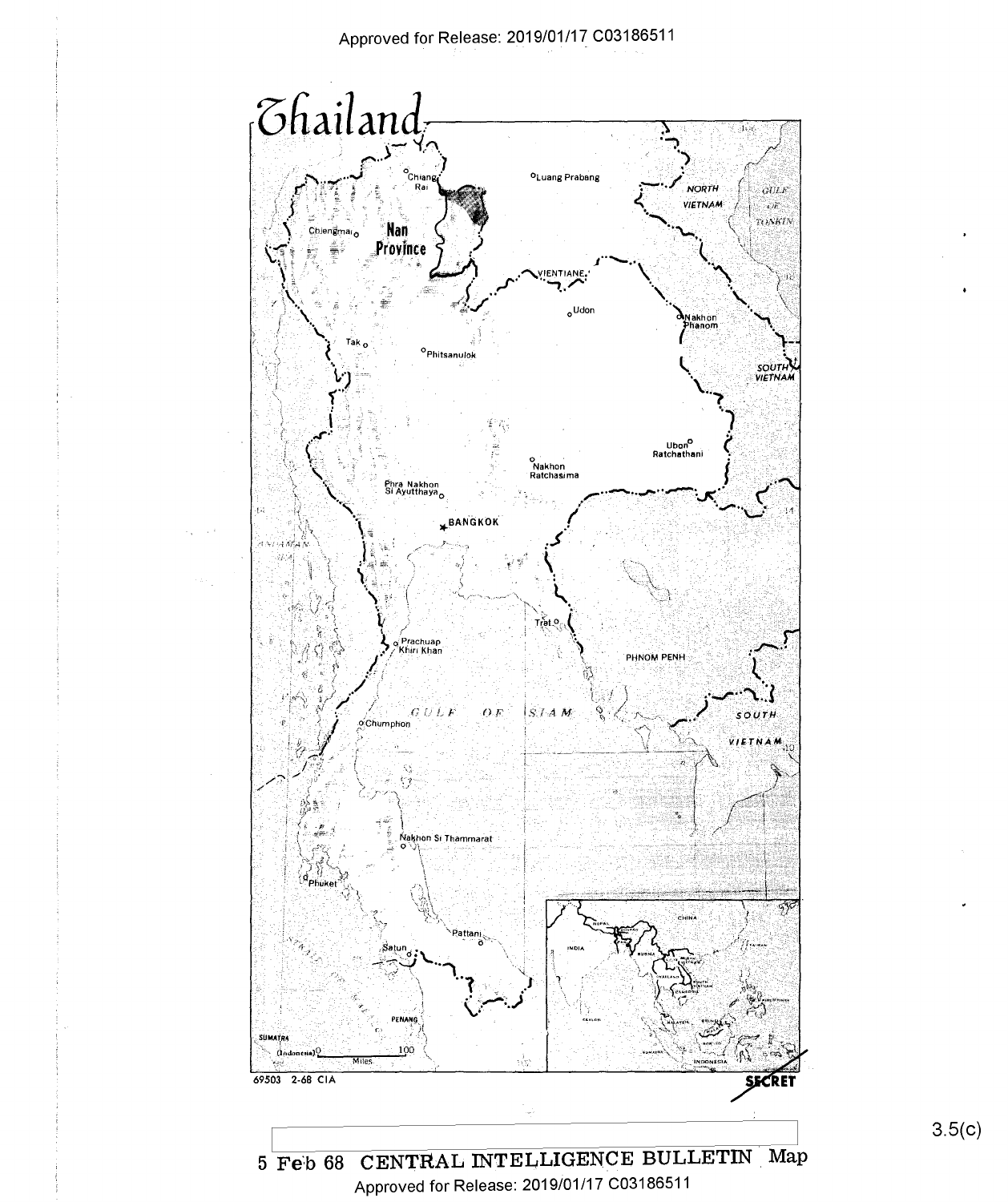Thailand: Government troops continue to encoun-Thailand: Government troops continueto encoun ter strong Communist resistance in northern Nan ter Strong Communist resistance in northern Nan Province. Province.

Two new clashes have recently been reported and Two new clashes have recently been reported and the estimated 200 Communist-led tribesmen in the the estimated 200 Communist-led tribesmen in the area are displaying considerable tactical skill and dis- area are displaying considerable tactical skill and dis cipline in evading and harassing government forces. cipline in evading and harassing government forces. The government's  $3,\!000\!$ -man police and army force has now suffered more than 80 casualties during the has now suffered more than 80 casualties during the two-month-old operation, the heaviest government two-month—old operation, the heaviest goVernment losses sustained thus far in operations against the in-losses sustained thus far in operations against the in—  $\boldsymbol{\epsilon}$  surgents.

The Thai Communist Party has been working with The Thai Communist Party has been working With the northern tribal people for several years and has the northern tribal people for several years and has managed to extend its influence over a number of vil-managed to extend its influence over <sup>a</sup> number of vil lages. Several hundred Thai tribesmen have received lages. Several hundred Thai tribesmen have received military training in Laos and North Vietnam, and they military training in Laos and North Vietnam, and they appear to be getting important support from Commu-appear to be getting important support from Communist elements across the border in Laos. In addition, nist elements across the border in Laos. In addition, Thai officials claim they have identified two recently Thai officials claim they have identified two recently killed insurgents as Vietnamese, and have picked up killed insurgents as Vietnamese, and have picked up two Communist-manufactured weapons. If true, this would be the first hard evidence that the insurgents would be the first hard evidence that the insurgents are receiving such outside support. are receiving such outside support.

Bangkok appears to be overreacting to the threat Bangkok appears to be overreacting to the threat in Nan Province. Villagers in the area of government operations have been moved into refugee encamp-ment operations have been moved into refugee-encamp— ments and air strikes are being made against aban-ments and air strikes are being made against aban— ' doned villages in an effort to destroy crops and food-doned villages in an effort to destroy crops and food stuffs that might fall into insurgent hands. Such heavy-handed treatment will almost certainly further heavy— handed treatment will almost certainly further alienate the tribal people. It reflects Bangkok's un-alienate the tribal people. It reflects Bangkok's un— willingness to recognize that its own tribal policies willingness to recognize that its own tribal policies have been largely responsible for creating a situation  $3.5(c)$ <br>ripe for Communist exploitation. ripe for Communist exploitation.

3.5(c)

5 Feb 68 4 5 Feb 68 4

Approved for Release: 2019/01/17 C03186511 Approved for Release: 2019/01/17 003186511

TOP SECRET 3.5(c)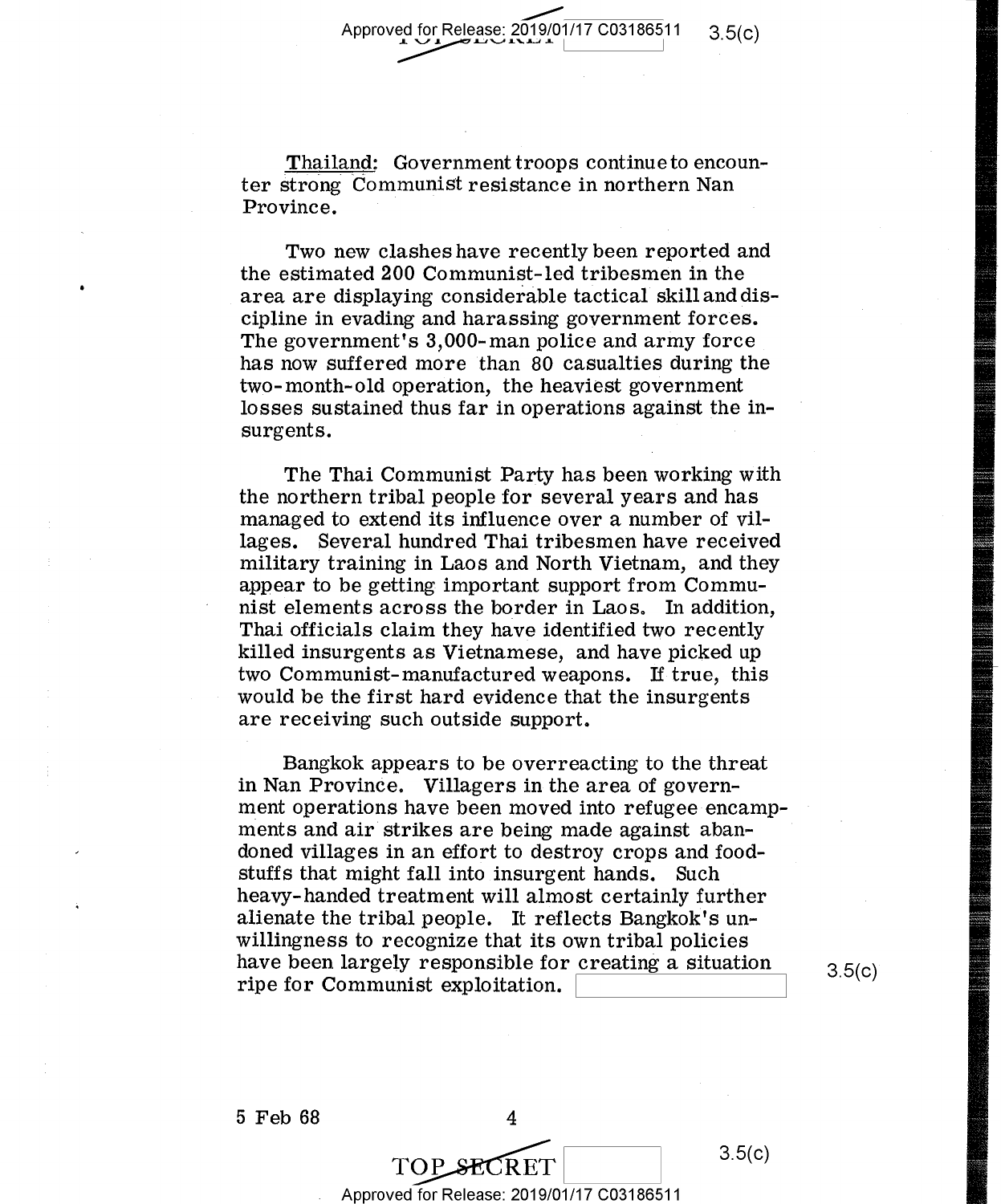Approved for Release: 201 for Release:  $2019/01/17$  C03186511 u.e. 2019/01/17 C03186511 Approved for Release: 2019/01/17 C03186511 \_\_\_\_\_\_\_\_\_\_\_\_\_  $\rightarrow$ 

3.5(c)

3.3(h)(2)

yra a

Inn"::::

 $-$ 

11:23.2:

Brazil: Military pressure is building up on the Costa e Silva government to move against Carlos  $\rm{Lacerda.}$ 

Army officers believe that Lacerda is about to Army officers believe that Lacerda is about to unleash another series of violent newspaper attacks unleash another series of violent-newspaper attacks on high military figures in the government--including on high military figures in the government--inc1uding Transportation Minister Andreazza and Interior Min-Transportation. Minister Andreazza and Interior Minister Albuquerque Lima. Although some military  $3.3(n)(2)$ men still favor the government's policy of ignoring Lacerda, Lacerda,l .\_, it is the jit is the

army's consensus that Lacerda should be prosecuted under provisions of the new national security law. under provisions of the new national security law. Some "hotheads" believe that Lacerda would not be SOme "hotheads" believe that Lacerda would not be convicted under the law and reportedly are threatening to assassinate him if he defames military leaders. ing to assassinate him if he defames military leaders.

Tempers are running high over this issue and Tempers are running highover this issue and extremist acts are possible. In 1954, an attempt to assassinate Lacerda by henchmen of then-president assassinate Lacerda by henchmen of then—president Vargas quickly resulted in the government's downfall. Vargas quickly resulted in the government's downfall. Another attempt-- even if it failed--would be widely Another attempt-—even if it failed-~would be widely viewed as a sign of government weakness and could viewed as <sup>a</sup> sign of government weakness and could erode military support for Costa e Silva.  $\frac{1}{\sqrt{1-\frac{1}{2}}\sqrt{1-\frac{1}{2}}\sqrt{1-\frac{1}{2}}\sqrt{1-\frac{1}{2}}}}$ erode military support for Costa <sup>e</sup> Silva. E l

 $5$ <br> $\overline{\text{LOP-SECRET}}$ <br> $\overline{\text{proved for Release: } 2019/01/17}$   $\overline{\text{C}03186511}}$   $3.5(c)$ 

 $3.5(c)$ 

 $3.5(c)$ 

Approved for Release: 2019/01/17 C03186511 \_ Approved for Release: 2019/01/17 <sup>003186511</sup>

PSECRET

3.5(c)

'

5 Feb 68 5 5 Feb 68 5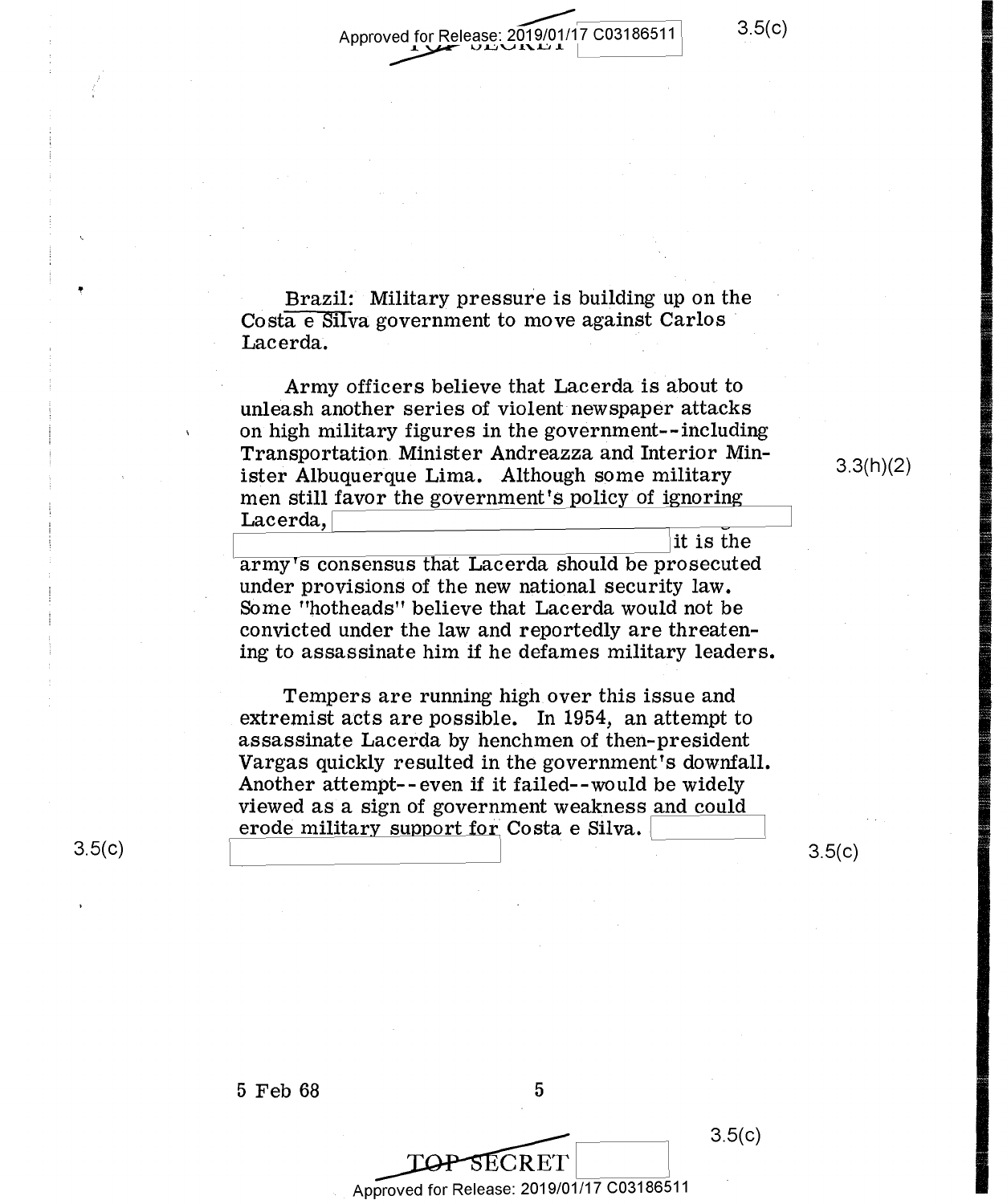### Approved for Release: 2019/01/17 C03186511 3.5(c)  $\frac{10}{200}$  SECRET  $\frac{1}{200}$

### **NOTE**  NOTE  $\blacksquare$

Cyprus: New Greek-Turkish discussions of the Cyprus: New Greek-Turkish discussions of the Cyprus problem may be under way. Turkish news-Cyprus problem. may be under way. Turkish newspapers report that Turkish Foreign Ministry officials papers report that Turkish Foreign Ministry officials are somewhere in Europe and speculate that they may are somewhere in Europe and speculate that they may be engaged in secret talks with their Greek counterparts. Whether Athens and Ankara are talking or not, these reports will probably draw the fire of Cypriot these reports will probably draw the fire of Cypriot President Makarios who has long done his best to President Makarios who has long done his best to sabotage any bilateral efforts between the two coun-<br>tries to arrive at a solution.<br>3.5(c) tries to arrive at a solution.  $\begin{bmatrix} 3.5(c) \end{bmatrix}$ 

5 Feb 68 6 5 Feb 68 6